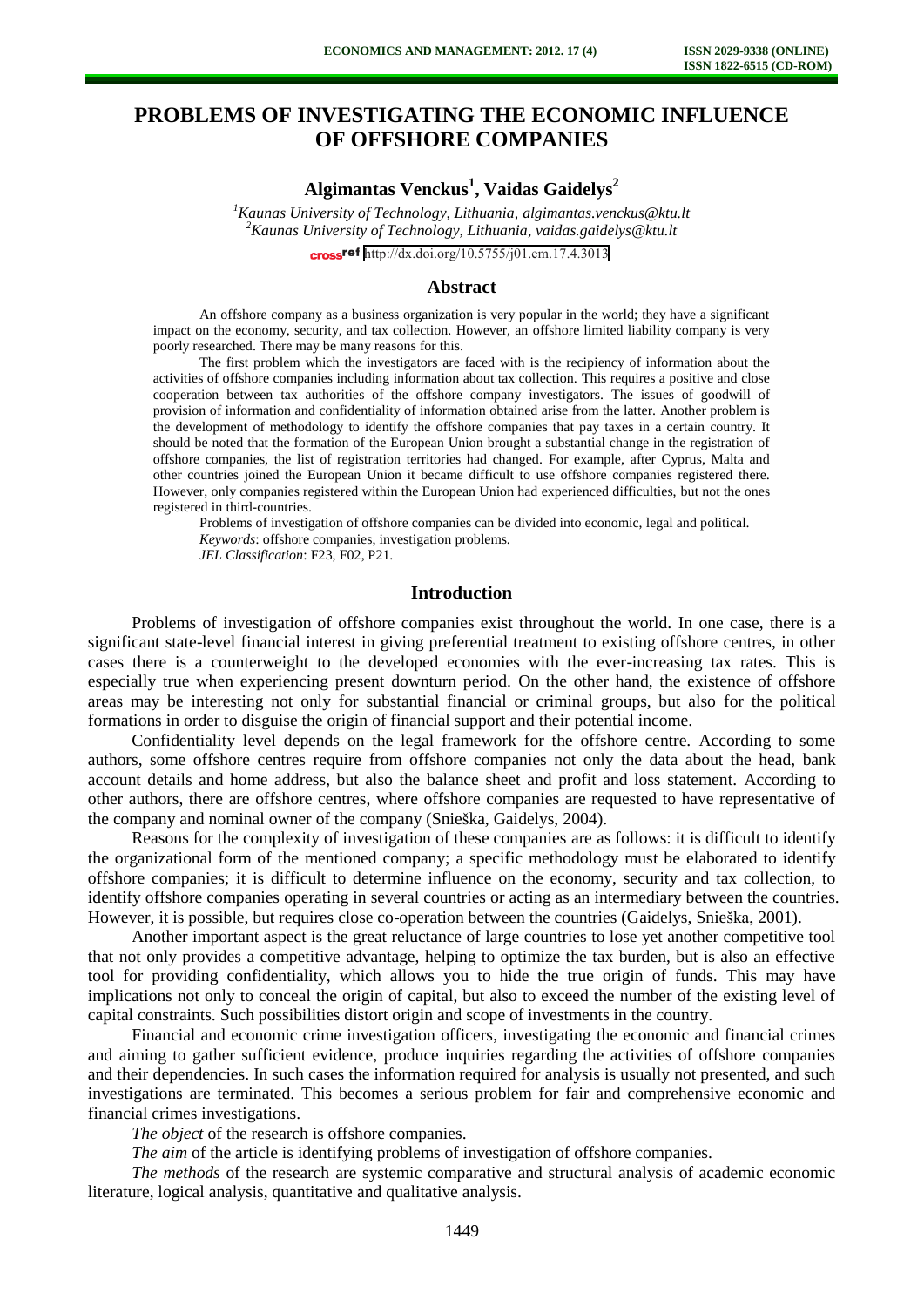#### **Problems of the performance of offshore companies throughout the world**

By studying the performance problems of offshore companies, many of the authors assess the situations, in which offshore companies conduct their business. However, damage to national tax systems, which reduced fees make through offshore companies are often not evaluated. The situation creates problems for both sides.

A number of authors analyzed the legitimacy of offshore companies, scope and problems of illegal means to obtain money legalization ("money laundering"). However, until now, a problem relating to the confidentiality of offshore companies remains. Control problems of offshore centers have been dealt with in the 2001 International Conference. One of its participants, L. Komisar, said in a statement that in order to control the activities of offshore centers the legislation for the relevant offshore centers is required to produce (Komisar, 2001). Often, own strategic interests protecting individuals or organizations declare the initiative and put pressure on offshore centers. As early as 1973, the European Union had the initiative in respect of Luxembourg. This initiative touched the Luxembourg holding companies, having value in the market for offshore trading companies. The Commission, after specifically examined this issue, has identified the need to investigate not only in Luxembourg but also in Jersey, Gernsy, Man and other islands' activities. The Commission also concluded the restrictions for the offshore activities could only encourage capital outflow from the Community (Апель, Гунько, Соколов, 2002). There still we are dealing with one possible problem - the outflow of capital from the European Union. This happens not only because of the activities of offshore companies, this is a global issue for the capital outflow from the Old Europe. This includes the relocation of production units from Europe to Asia, in particular to China. Thus, an offshore company is one of the tools that could help the competition. According to other authors, in doing business in Eastern Europe it is very difficult to avoid the business models without off-shore companies (Guzavicius, Nikitinas, Gaidelys, 2005).

A number of authors analysed the legitimacy of activities of offshore companies, their scopes and the problems of legalisation of illegally obtained money ('money laundering'). However, problems relating to the confidentiality of activities of offshore companies still persist. The problems of control of offshore companies were also addressed at an international conference in 2011. As stated by one of its participants L. Komisar in his report, in order to control offshore centres' activities, appropriate legislation regulating the activities of offshore centres has to be adopted (Komisar, 2001). While protecting their own strategic interests individual organisations or states often declare such an initiative and put offshore centres under pressure. As far back as 1973, the European Union showed such initiative in respect of Luxembourg. This initiative concerned Luxembourg's holdings having demand in the market for offshore companies. Having specifically examined this issue, the European Union's Commission identified the need to investigate not only activities in Luxembourg but also in Jersey, Guernsey, the Isle of Man and other islands. The Commission also made a conclusion that restrictions on the activities of these tax-favourable states would only encourage a capital outflow from the Community (Апель *et al*., 2002). Another potential problem encountered in this context – a capital outflow from the European Union states. This results not only from offshore companies' activities, but is a global issue regarding a capital outflow from the Old Europe. This includes the relocation of production units from Europe to Asia, in particular to China. Thus, offshore companies become one of the instruments that could be helpful in competition. As maintained by other authors, in doing business in Eastern Europe it is very difficult to avoid business organisation models without off-shore companies (Guzavicius *et al*., 2005).

It should be noted that on the one hand, international organisations fight against damage caused by offshore companies to the collection of state taxes. But on the other hand, some states have set up offshore centres within their territories (Snieska *et al.*, 2006).

Problems arise from the difference between European Union tax rates and taxes payable at offshore centres, or to be precise, their amount or absolute absence. C. Radaelli (Radaelli, 1999), too, addressed tax issues in the European Union at the same time focusing on tax systems applicable in offshore centres. As maintained by other authors, West European states have already introduced measures to protect their interests. One of such measures is a mandatory inspection by tax authorities of agreements concluded by the country's (most European states) residents with companies registered in offshore centres. In the presence of not a single agreement the resident of that country is subject to a particularly diligent inspection. Furthermore, some states impose an additional charge on all money transfers executed to offshore companies (Апель *et al*., 2002). However, as mentioned before, such actions may also have negative consequences for the European Union economy and particularly as regards a capital outflow from the country.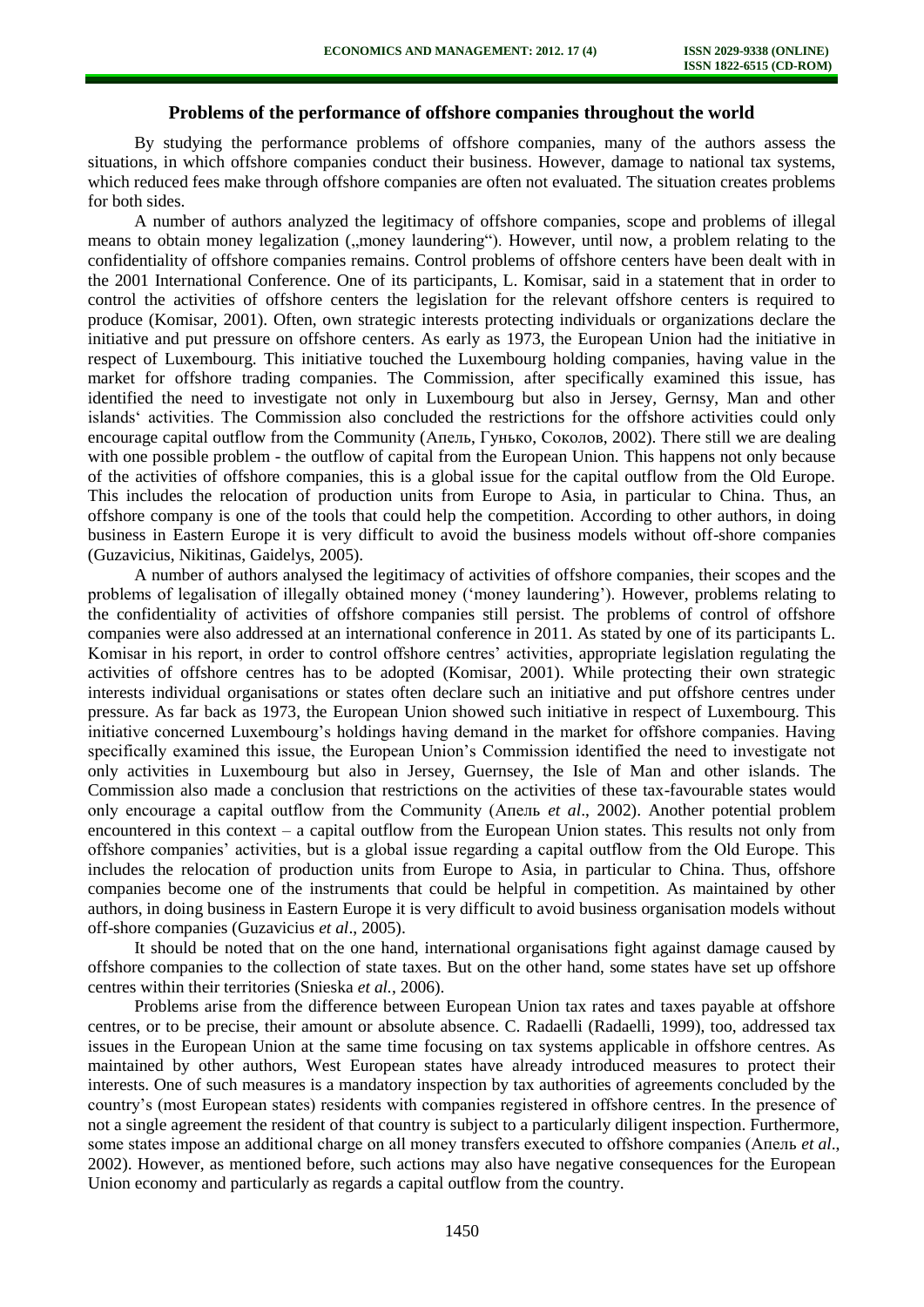Even though offshore services are also available to various criminal groups, including terrorist ones, some authors maintain that Europe's states have achieved significant progress in controlling the use of offshore company services by their citizens (Апель et al., 2002).

#### **Problems encountered by international organisations in controlling offshore centres**

In the opinion of some authors, international organisations declare that they fight against the prevalence and activities of offshore centres in the world and, really, during the past 20 years the number of offshore centres decreased globally. For instance, as regards Lithuania, back in 1997 the Lithuanian Government adopted a resolution on the list of territories in which taxes are lower than in Lithuania. In 2001, the Lithuanian Minister for Finance extended the list of offshore centres; however, some territories having all features of the offshore centre were not included in any of the lists. The US State of Delaware in which Lithuanian businesses possibly used to register many offshore companies of the LLC type became one of such offshore territories.

Most of the governments of offshore centres try to influence international organizations seeking to control the dependence of offshore companies and their activities However, the governments of the states that have established offshore centres in their territories avoid cooperating with international organisations and providing legal aid to the states whose special services investigate both financial and economic crimes. Most of the governments of offshore centres do not consider tax evasion as a crime and do not cooperate with law enforcement authorities. Otherwise, such offshore centres risk losing their potential investors, which may have a direct influence on the budgets of such states.

An increasing influence on offshore centres is also demonstrated by changes occurring in the Organisation for Economic Cooperation and Development (OECD). It was established in Paris on 14 December 1960 upon signing the convention that became effective on 30 September 1961. As stated in its materials and activity reports, the Organisation for Economic Co-operation and Development shall promote policies designed (OECD, 2012):

- to achieve the highest sustainable economic growth and employment and a rising standard of living in Member countries, while maintaining financial stability, and thus to contribute to the development of the world economy;
- to contribute to sound economic expansion in Member as well as non-member countries in the process of economic development; and
- to contribute to the expansion of world trade on a multilateral, non-discriminatory basis in accordance with international obligations.

As maintained by some authors, the OECD aims to reduce competition resulting from services offered by offshore centres which are subject to minimum charges or not charged at all. The OECD unites powerful industrial states which have self-interested goals (Пеппер, 2002). Such opinion is shared by other authors who maintain that otherwise major states would not establish offshore centres within their territories. However, this can be justified by a direct economic benefit as following the activity principles of offshore centres, in order to be exempted from taxes offshore companies must operate outside the area or territory in which they are registered. This means that upon establishing offshore centres within their territories states attract investments to their countries thus promoting economic growth.

An analysis of the time at which various states joined the OECD allows a conclusion that members were admitted to the organisation regardless of whether or not the state had established an offshore centre within its territory prior to the OECD membership. An example of this is the US which adopted the main acts governing the activities of companies controlled from abroad before 31 September 1961; these are the Federal Trade Commission Act (1914), the Clayton Act (1916), the Shipping Act (1916), the Edge Act (1919), the Securities Act (1933), the Foreign Zone Trade Act (1934), the Investment Company Act (1940), the Bank Holding Company Act (1956), and others. This supports the fact that already since the beginning of the last century the US has purposefully adopted acts governing the activities of the current offshore centres.

The aforementioned facts allow a conclusion that part of the states belonging to the Organisation for Economic Co-operation and Development not only use services offered by offshore centres but they themselves have established such centres within their territories. Such states include the United States of America (Delaware), Great Britain (Virgin Islands), France (Djibouti), Switzerland, Ireland, Luxembourg, and others. However, it is noteworthy that the establishment of offshore centres and their activities within the territories of different states became particularly active after the fall of the Soviet Union. A particularly increased activity in the use of offshore centres' services is noticed among poorly developed countries. For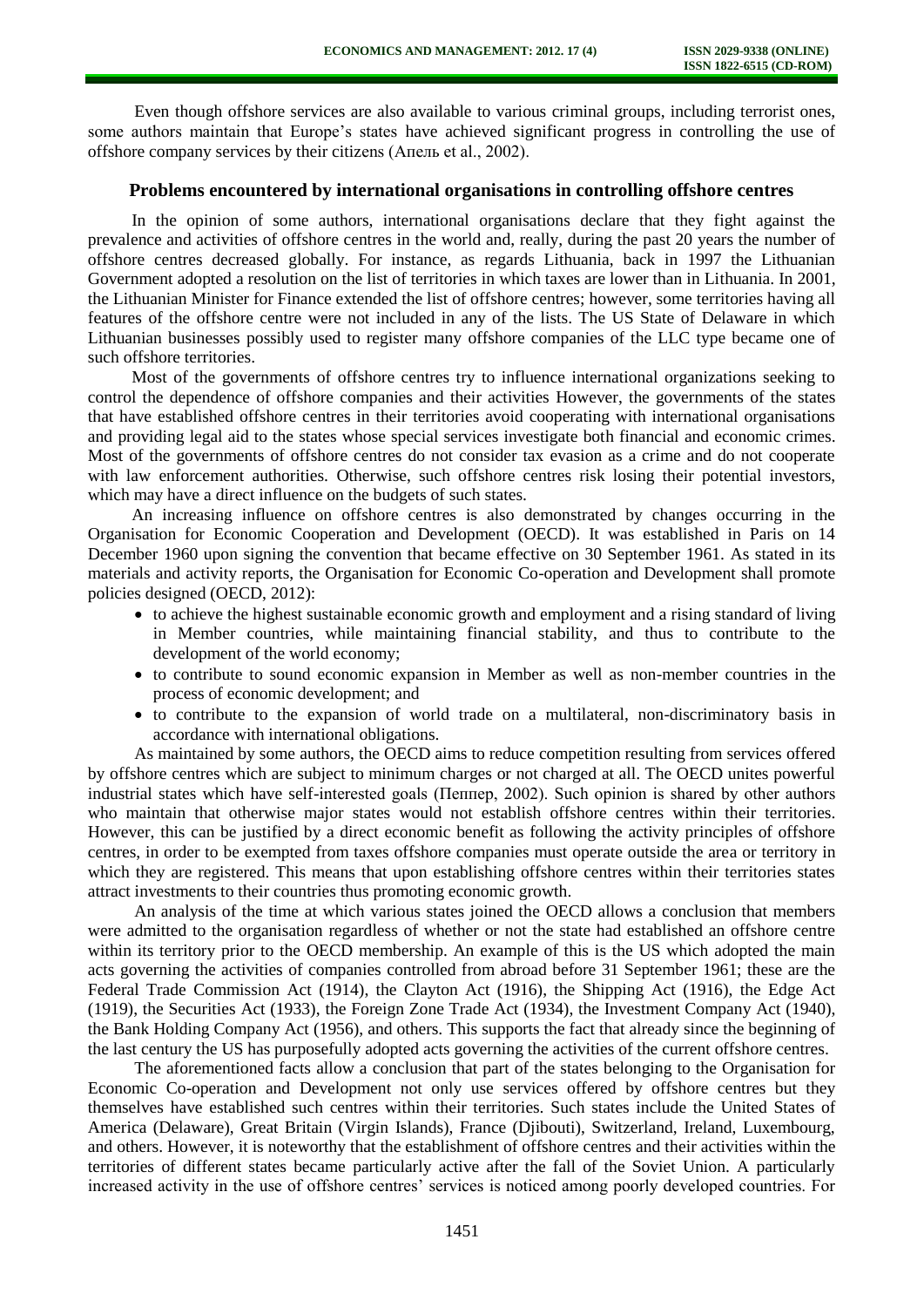example, a Brazilian politician (Paulo Maluf) had a secret account opened with Jersey's offshore centre which used to make transfers of illegally obtained proceeds (McCrary, 2002).

States having active offshore centres within their territories were officially asked by the OECD to submit to the OECD draft amendments to their legal frameworks before 1 June 2001. The OECD intended to impose the following sanctions on those having refused to do so (Пеппер, 2002):

- to forbid other states to reduce expense and income to the prime cost in respect of non-cooperative countries;
- to request full responsibility from persons employed at such offshore centres under all contracts, and intends to use all sanctions against those who have submitted incorrect data or avoid reporting to the OECD;
- the organisation reserves itself the possibility of adopting a legal framework analogous to the American one whereby a controlled offshore company will have to pay taxes in the country in which the person controlling it has settled;
- to impose a tax on residents executing money transfers from non-cooperative offshore centres;
- to introduce high commission fees for financial transactions performed with non-cooperative offshore centres.

After the OECD has promised to impose the aforementioned sanctions, some offshore centres were removed from the submitted list (OECD, 2012):

This list contains several offshore centres which are directly influenced by some OECD member countries. Even though the list still does not include such offshore centres as the US State of Delaware, Cyprus (particularly popular in Russia) and others (Кабир, 2002), on 21 March 2002 the Russian Federal Securities Commission signed a cooperation agreement with the Cyprian Central Bank on the obtaining of information about Cyprus-based offshore companies investing in Russia (Праженцев, 2002). However, after Cyprus joined the European Union the offshore centres operating within the territory of that state had to terminate their activities and currently Cyprus is not deemed to be an offshore centre.

As maintained by other authors, recently most offshore centres have been removed from the list of tax agreements, while some acts in some states (in particular in the US and Great Britain) have a clear antioffshore direction, even though they may not use the term itself (Кабир, 2002). And as announced by the Government of Gibraltar, from 1 April 2001 the offshore companies established in this offshore centre shall be audited and deliver their balance-sheets within 13 months from the end of the reporting period. Smallsized enterprises (with up to 50 employees and an annual turnover not exceeding 2.4 million pounds) shall deliver only their financial reports. Recently the OECD has made pressure on those offshore centres which have not introduced the corporate income tax because, as stated by the OECD, billions of US dollars disappear in offshore centres. The OECD requests that offshore centres implement reforms aimed at making the activities of offshore banking and other financial sectors more transparent. However, as noted by other authors, for example the Dublin offshore centre in Ireland boasted one important advantage, i.e. 'long-term economic stability and full-fledged membership of the European Union. Apart from the aforementioned international organisations, some offshore centres belong to other organisations, e.g. Nevis has been member of the British Commonwealth since 1983.

The activities of offshore centres are greatly impacted by US and other states' corporations whose capitals were rapidly growing in offshore company trading in 1990-1996. Some authors consider that this is linked with the setting up of the Securities and Exchange Commission. However, exercising a partial EU membership some offshore centres (e.g. the Isle of Man) can trade in agricultural and industrial products with European Union Member States without any restrictions but these offshore centres do not participate in the EU policy on harmonisation of taxes.

As maintained by the international Organisation for Economic Co-operation and Development, offshore centres are not beneficial for economic development of states and endeavours to restrict the prevalence thereof. At that point there rises a question: if this is not beneficial for states, how and why do states set up offshore zones and what was the beginning for this?

In the words of R. Palan, the establishment of offshore centres began when the wholesale finance market started specialising in trading in the government debts of various states (Palan, 1998). J. Pepper maintains that in the case of a fight among clans one of them does not receive income from offshore centres' activities. And this means until the moment of coming to power that clan will endeavour to fight against the activities of offshore centres and shape a public opinion unfavourable for such centres in every possible way (Пеппер, 2002). This statement can be illustrated by the following examples. The Nevis offshore centre,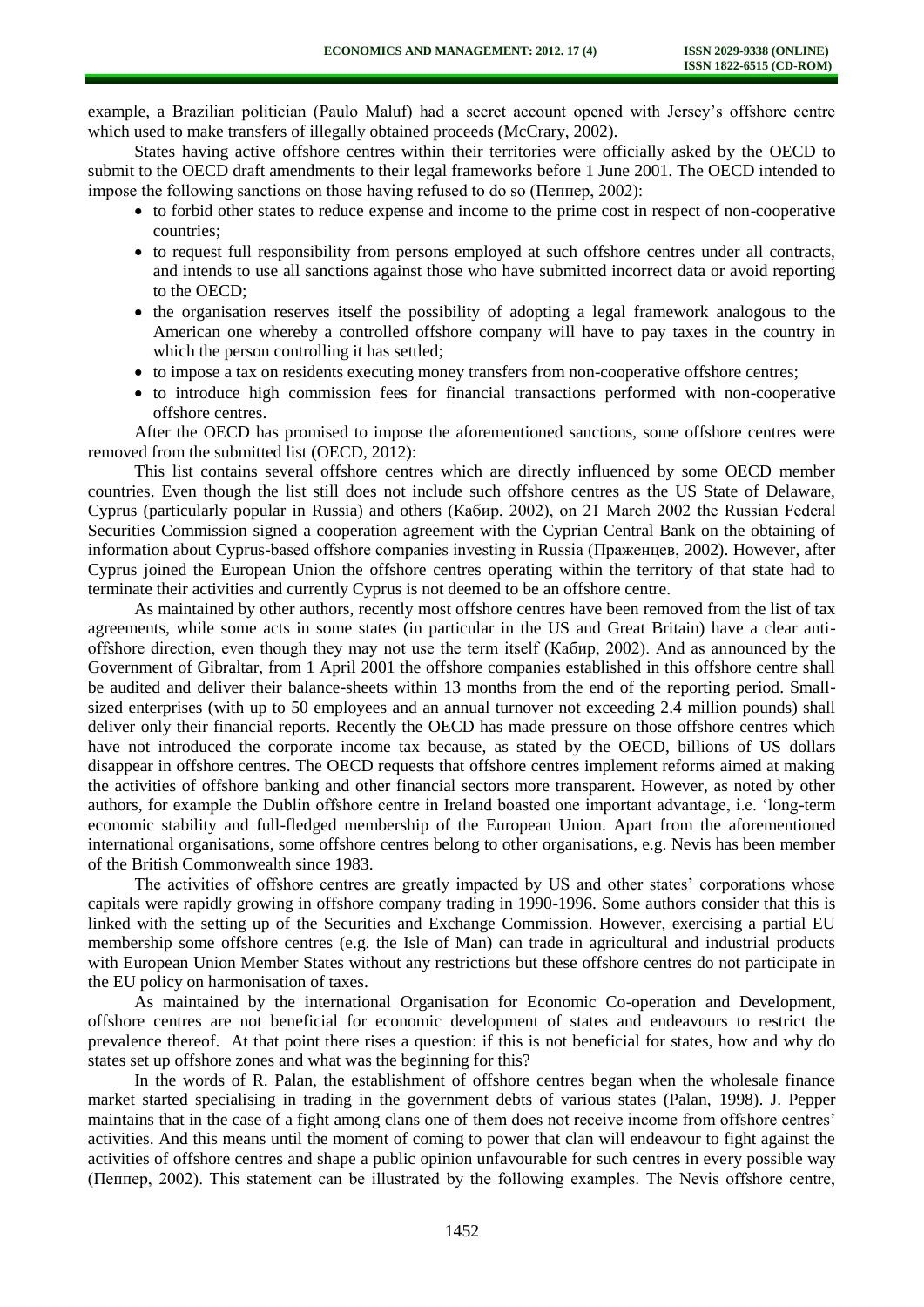known for its economic citizenship programme, has a strong opposition against the selling of passports to major investors. The reason behind this is the following: local residents were granted a quota of 4 000 US entry visas and use it to go shopping to Miami; as Nevis new citizens are also entitled to this quota this can lead to the revocation of a visa-free entry for all Nevis residents. In another offshore centre, St. Vincent, there is a very strong political opposition having made the statement that offshore projects are not the state interest. Subsequently the government started conferring honorary citizen's titles on persons who will make a certain contribution to the country's economy or, to be precise, to a project developed by the government. Due to this the leader of the opposition promised to cancel all issued passports upon coming to power (Пеппер, 2002).

Upon analysing the collected information it can be concluded that states themselves or, to be precise, via their representatives, can be interested in the existence of offshore centres. It is strange, however, how one can talk about political stability in the current situation.

As maintained by R. Palan, with the development of offshore centres, insight and domination became an inseparable part of their growth in the international economic life. As the author writes, thus a relationship between offshore centres and the sovereignty concept of states is demonstrated (Palan, 1998).

The presented arguments evidence that what most states try to escape. In fact, offshore companies have become an integral part of the systems of most states. This is also proved by offshore centres set up by the largest states, including states with developed economies.

As stated by R. Palan, on the one hand, the sovereignty concept and the right to self-determination can provide a certain freedom of choice, but can restrict a growth of offshore business, on the other hand. Furthermore, the establishment of offshore companies, sovereignty and the right to self-determination make the governments of many states to grant the possibility of movement. In the author's opinion, that is the reason why offshore centres do not reduce the sovereignty of states but instead legally define and establish different levels for different areas whose regulation is undertaken by some states. And, legally, that branching out of two directions means a process that takes place in the neighbouring states and territories thereof (Palan, 1998). However, other authors maintain that in defending their interests most states employed not only economic measures (Апель *et al*., 2002). Therefore, when speaking about states and interrelations between offshore businesses, A. Apel makes a conclusion that 'the world is full of both positive and negative experience worth being analysed' (Апель *et al.*, 2002).

Upon analysing statements by many authors, we believe that imprudent use of others' experience in other states may produce other results than expected: concrete actions should be performed in one or other state taking into account not only the economic situation but also other aspects, including the peculiarities of mentality, the crime situation, the level of development. etc.

This allows another conclusion: states themselves are not interested to change the current situation. However, at the same time states themselves set up organisations and participate in the activities of organisations fighting against offshore centres and the prevalence of processes taking place in them. This explains the fact why legislation governing the regulation of offshore centres' activities is adopted with difficulty.

The daily Financial Times started publishing announcements that the Organisation for Economic Cooperation and Development intends to impose sanctions on nine offshore centres. These are: Andorra, Liberia, Lichtenstein, the Marshal Islands, Monaco, Nauru, Panama, and Vanuatu. The state of Samoa in the Pacific Ocean can also be added to the aforementioned list. At the very last moment, Niue was removed from the list as the one having fulfilled the requirements, and on 11 October 2002 the news TV BBC News made an announcement that Russia was removed from the FATF lists of states not combating money laundering as it had fulfilled the requirements (adopted the appropriate legislation).

Held in London, in November 2000, the international conference Offshore-2000 also encouraged the process of resistance to the policy pursued by offshore centres (Кабир, 2002).

As maintained by the Financial Times, the Organisation for Economic Co-operation and Development has requested the aforementioned states to change their tax systems for several years already; however, they would refuse to do so. Therefore, upon repeat failure to implement the requirements, the Organisation for Economic Co-operation and Development intends to revoke several agreements, including agreements on the avoidance of double taxation between the Organisation's members and the aforementioned states on which it plans to impose sanctions.

Some authors see globally emerging negative tendencies in the actions of another international organisation – the FATF. They maintain that the FATF policy in respect of offshore centres will result in the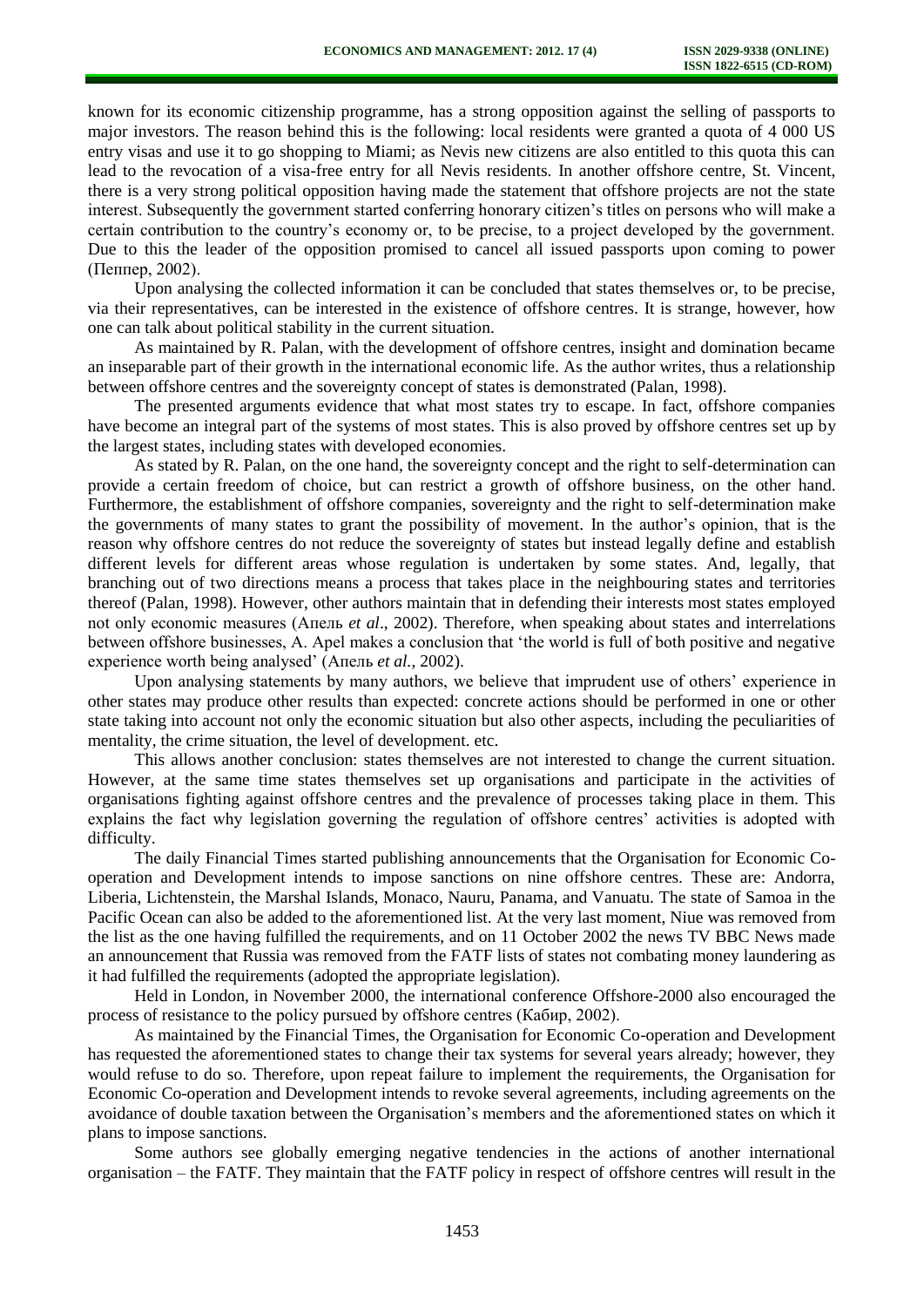closure of many classical offshore centres (e.g. in Cyprus, the Bermudas, the Cayman Islands, Malta) in the nearest future, i.e. until 2005. And that was done even though legislation adopted in some countries still consider Cyprus and Malta as offshore centres; however, actually, the mentioned current EU Member States are not offshore centres. It should be noted the international organisation FATF was established in 1989 by the G-7 initiative within the framework of another international organisation, the OECD (Кабир, 2002).

The presented facts allow a conclusion that states not belonging to the Organisation for Economic Cooperation and Development are among offshore centres on which sanctions are planned to be imposed. Therefore, on the basis of the current situation, the following assumptions can be made:

- 1. The Member countries of the Organisation for Economic Co-operation and Development are interested, for economic reasons, in the decrease of the number of offshore centres as this reduces competition in the market for offshore centre services.
- 2. The list of offshore centres composed by the Organisation for Economic Co-operation and Development contains offshore centres in which some terrorist organisations can legalise illegally acquired proceeds.
- 3. Offshore companies that finance terror acts established within the territories of the aforementioned offshore centres, and their activities are difficult to control. This relates to the terror acts of 11 September 2001 against the US.

A push forward in the OECD activities is also demonstrated by the fact that it regularly accumulates and systemises information about the processes taking place in the world's as well as offshore centres' economies (Snieska, Gaidelys, Guzavicius, 2006).

In the opinion of G. Nicoletti, S. Scarpetta, and O. Boylaud, the database of the Organisation for Economic Co-operation and Development stores over 1 100 records relating to the process of regulation of each member country of the OECD (Nicoletti, Scarpetta, Boylaud, 1999).

As stated by G. Nicoletti, S. Scarpetta, and O. Boylaud, the currently available databases will help to more successfully deal with arising problems (Nicoletti *et al.*, 1999).

Upon analysing the available information, it can be stated that in order to control processes taking place in offshore centres it is necessary to control processes not only inside one state but also beyond its limits. Therefore, it is necessary not only to regulate the activities of state authorities but also to envisage certain barriers for businesses.

It is noteworthy that in the opinion of L. Kabir, as regards the perspective of offshore centres, offshore and non-offshore businesses will gradually merge as, on the one hand, being under pressure of international organisations and superior developed states offshore centres will have to liberalise the sector of financial services, while, on the other hand, a significant decrease of the income tax in most states which, in fact, are not offshore ones, will make them more attractive for international business (Кабир, 2002). For instance, by the European Commission decision, the income tax on Ireland should have been reduced to 12.5 % until 1 January 2003 (being the lowest in Europe) (Сердинов, 2000).

Induced by international organisations, the Government of the Islands of the Bahamas tightened restrictions laid down in its legal framework regulating the activities of international companies operating in these islands from 1 January 2001. Here, the act regulating the activities of international companies was adopted only in 1989, i.e. when restructuring processes took place in the former Soviet Union. First, the amendments concern restrictions on non-registered shares, i.e. their issuance in the Islands of the Bahamas is not allowed any longer. Second, the minimum number of directors was introduced. Currently, an offshore company must have at least two directors and one of them must be a local resident. Third, pursuant to the act, the owner of an offshore company has the duty to submit the personal details of directors to the Register of Offshore Companies of the Islands of the Bahamas. Fourth, such international companies are prohibited from executing transactions with securities (as agents), also from providing advisory services on the matters of investments in securities. Furthermore, there is a new requirement to convene the meetings of offshore company directors in the Islands of the Bahamas every year; another amendment – the offshore company registration fee increased from USD 250 to USD 350. All offshore companies registered until then are recommended, within 180 days, (Snieska *et al.*, 2006):

- 1. To draw up new articles of association and memoranda of association providing for the issuance of registered shares only;
- 2. To prepare a list of shareholders with extensive personal details and addresses of the shareholders for the Register of Shareholders;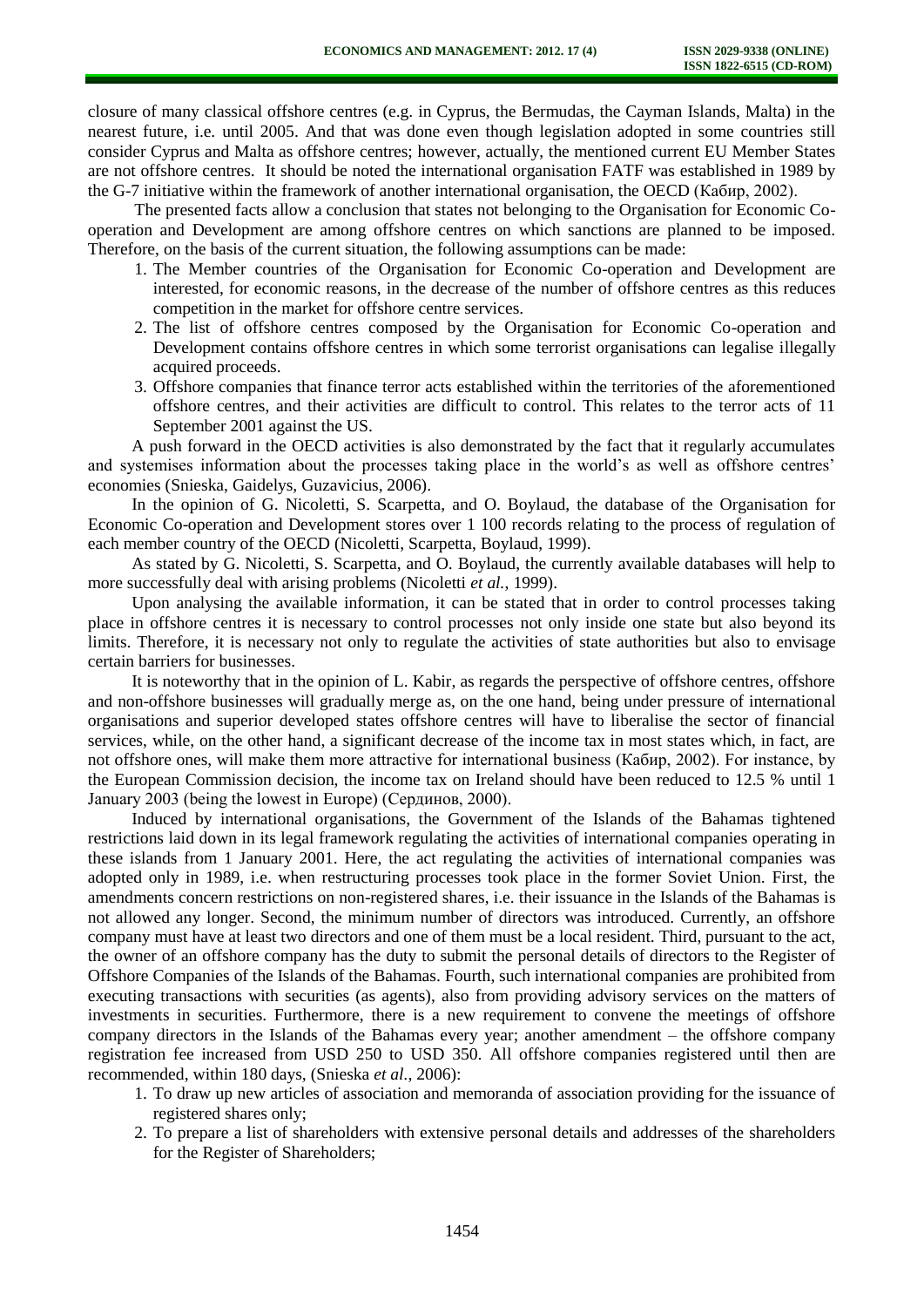- 3. To submit to the state authorities of the Islands of the Bahamas information about the beneficial owners of an offshore company;
- 4. To submit to the bodies of the State Register extensive personal details and addresses of the directors of offshore companies.

As maintained by specialists, the new requirements may lead to the relocation or even closure of offshore companies.

The presented information allows the following conclusion: as full economic sovereignty is impossible it impacts the sovereignty of a state because no full sovereignty is possible under conditions of economic dependence. This is proved by the fact that some state-owned capital companies acquire companies of other states whose majority shareholding was owned by the state. As regards businesses having strategic importance for the economic and financial life of a state, foreign firms with the state-owned majority shareholding that acquire such businesses will be able to make a great influence on the public, economic and political life of that state and well as legislation adopted in that state (Snieska *et al.*, 2006).

As global practice shows, law enforcements institutions and intelligence services of various states show active interest in the activities of offshore centres. There are cases when intelligence services, which normally prefer working secretly, use materials of investigations performed by various public research institutions or themselves place orders to perform analyses in the areas of their interest. As Lithuania is seeking EU membership some performed investigations along with experience gained by other states may be useful for Lithuania's economy to adjust to the EU economy as in addition to all positive factors and effects the Lithuanian state will face negatives ones as well. Knowing its potential negative effect it will be possible to mitigate or avoid its negative consequences (Guzavicius *et al.*, 2005).

It is noteworthy that foreign intelligence services are quite frequently interested in services offered by offshore centres and persons interested in such services which can result in additional problems when developing business through offshore centres (Valodkiene, Gaidelys, 2011).

### **Problems relating offshore centres' activities at state and corporate levels**

Even though most authors relate offshore centres to money laundering and tax evasion, it should be noted that major international corporations use services provided by offshore centres and register companies with the Ltd. abbreviation in their names. As offshore centres are most frequently established in states of weak economies, the registration of offshore companies is one of main income sources of such states. Prohibition of offshore centres in such regions would plunge such regions into a yet more severe economic recession. On the other hand, the establishment and activities of offshore centres create conditions for tax evasion as well as for the collection of more income in taxes to states' budgets (Snieška *et al.*, 2004).

Currently, the most popular offshore centres are the Seychelles in which 7 332 companies were registered in 2011, followed by Belize with 5 984 registered companies, and the US State of Delaware with 3 179 companies [\(http://www.offshore-professional.com,](http://www.offshore-professional.com/) 2012).

Where business processes employ solely offshore companies, financial and economic crime investigation services make an assumption that such businesses either aim to evade taxes or possibly are engaged in money laundering. Such an attitude also makes a negative impact on companies that take advantage of offshore companies for legal purposes.

It is also noteworthy that companies doing business with companies registered in Eastern Europe (Russia, Ukraine, Belarus, etc) are obligatory required either to acquire from such companies or sell to them goods or services in order they could continue business cooperation.

### **Conclusions**

- In the investigation of the influence of offshore companies, problems can be classified into economic, legal and political ones.
- One of the first and foremost problems faced by investigators of offshore companies' performance is receipt of information;
- It is vitally important to select the appropriate methodology for offshore company investigation as this has a direct impact on investigation results;
- State authorities have to be interested in the investigation of the influence of offshore companies as their kind assistance has a direct impact on investigation results.